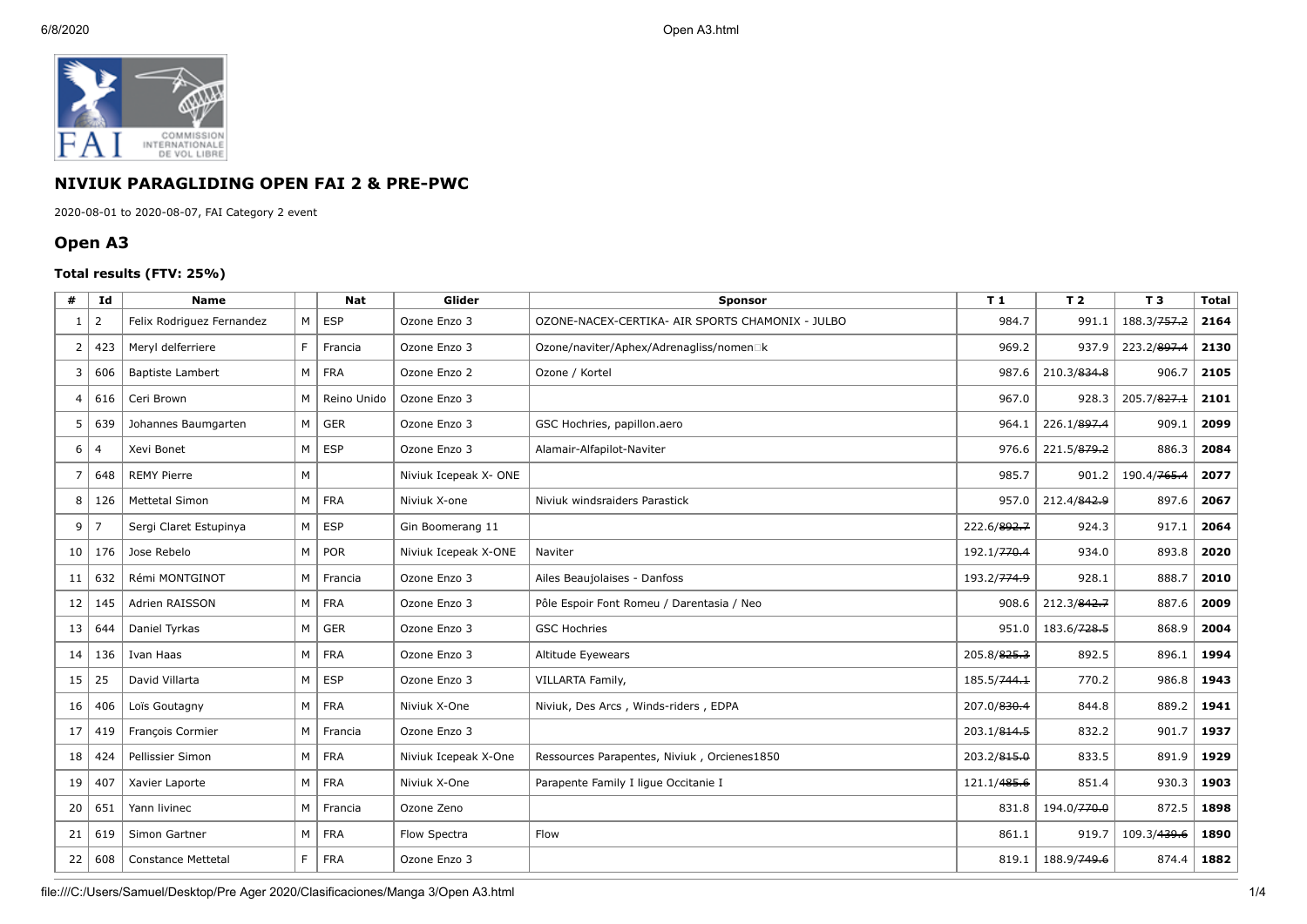| #  | Id            | <b>Name</b>                  |                | Nat           | Glider                 | <b>Sponsor</b>                                                            | T 1                    | T <sub>2</sub>         | T 3                    | Total          |
|----|---------------|------------------------------|----------------|---------------|------------------------|---------------------------------------------------------------------------|------------------------|------------------------|------------------------|----------------|
| 23 | 602           | Lambert Cyril                | M              | Francia       | Ozone Enzo 2           |                                                                           | 817.3                  | 198.0/785.8            | 864.5                  | 1880           |
| 24 | 122           | Victor Boudet                | M              | <b>FRA</b>    | Ozone Enzo 3           | Pole espoir vol libre / Pointe Ardennes parapente                         | 190.0/762.0            | 777.7                  | 898.3                  | 1866           |
| 25 | 1             | Francisco Javier Reina Lagos | M              | <b>ESP</b>    | Niviuk Icepeak X - One | Niviuk                                                                    | 828.9                  | 957.8                  | 76.3/306.6             | 1863           |
| 26 | 66            | Andres Agredo Perez          | M              | <b>ESP</b>    | Ozone Zeno             |                                                                           | 780.1                  | 192.5/764.1            | 888.6                  | 1861           |
| 27 | 3             | Miguel Diaz Ruiz             | M              | <b>ESP</b>    | Niviuk Icepeak X- ONE  | Niviuk                                                                    | 69.7/ <del>279.4</del> | 894.6                  | 894.7                  | 1859           |
| 28 | 158           | Nicolas DINH                 | M              | <b>FRA</b>    | Ozone Zeno             | Equipe de ligue Occitanie)   Alixa                                        | 107.2/430.1            | 818.7                  | 888.8                  | 1815           |
| 29 | 28            | Robinson Altieri Sánchez     | M              | <b>ESP</b>    | Ozone Enzo 3           | Micartera                                                                 | 729.6                  | 169.0/670.6            | 888.5                  | 1787           |
| 30 | 401           | Lombardi Gregoire            | M <sub>1</sub> | <b>FRA</b>    | Ozone Enzo 3           | pole espoir font romeu / departement AIN / region Rhone Alpes             | 768.3                  | 131.7/522.5            | 882.7                  | 1783           |
| 31 | 623           | Gilet Valentin               | M              | Francia       | Ozone Zeno             | <b>BGD</b>                                                                | 831.2                  | 53.3/ <del>211.7</del> | 885.8                  | 1770           |
| 32 | 610           | vargas thibaut               | М              | <b>FRA</b>    | Ozone Enzo 3           | Ligue Occitanie Parapente / SLAT / WAGGA                                  | 755.1                  | 942.2                  | 65.9/ <del>264.9</del> | 1763           |
| 33 | 9             | Jesus costa sanchez          | M              | <b>ESP</b>    | Niviuk Icepeak X- ONE  | Nivik españa - Mediterranean Paragliders.com- parapentedesnivel.com-FAMUR | 763.3                  | 909.2                  | 76.5/ <del>307.4</del> | 1749           |
| 34 | 138           | Arthur Moindrot              | M              | <b>FRA</b>    | Ozone Enzo 3           | Pole espoir vol libre, Kortel Design                                      | 827.7                  | 825.7                  | 77.4/ <del>311.2</del> | 1731           |
| 35 | 19            | Salvador RIPOLL DÍAZ         | M              | <b>ESP</b>    | Niviuk X-one           | Parapente Murcia Costa Calida                                             | 766.9                  | 896.9                  | 66.0/ <del>265.5</del> | 1730           |
| 36 | 74            | Lorenzo nadali               | M              | ITA           | Gin Boomerang 11       | scientific team                                                           | 752.2                  | 900.4                  | 67.2/ <del>270.0</del> | 1720           |
| 37 | 624           | jules Perrin                 | M              | <b>FRA</b>    | Ozone Zeno             | fly fat                                                                   | 108.5/435.3            | 724.6                  | 885.1                  | 1718           |
| 38 | 600           | Marek Robel                  | M              | Polonia       | <b>UP Guru</b>         | www.diagmatic.pl, www.nextbank.ph                                         | 102.2/409.8            | 796.8                  | 817.8                  | 1717           |
| 39 | 605           | Jan Rentowski                | M              | POL           | UP Meru                | gring ofly.com High Adventure UP Paragliders                              | 72.0/ <del>288.9</del> | 770.7                  | 872.8                  | 1716           |
| 40 | 629           | Dan Girdea                   | M              | Suecia        | Ozone Zeno             |                                                                           | 110.4/442.9            | 823.4                  | 775.5                  | 1709           |
| 41 | 604           | Rémi Bourdelle               | M              | <b>FRA</b>    | Ozone Enzo 3           | Les Ailes du Mont-Blanc                                                   | 72.4/290.2             | 754.7                  | 874.4                  | 1702           |
| 42 | 601           | Jules Croibier               | M              | <b>FRA</b>    | Ozone Enzo 3           |                                                                           | 763.3                  | 827.7                  | 110.0/442.3            | 1701           |
| 43 | 649           | Jacques Fournier             | M              | Francia       | Ozone Enzo 3           | Stodeus / woody Valley /parateam                                          | 811.2                  | 751.5                  | 116.8/469.6            | 1680           |
| 44 | 185           | Miki ventaja diaz            | M              | <b>ESP</b>    | NIviuk Icepeak X-one   |                                                                           | 808.5                  | 43.3 / 171.8           | 822.4                  | 1674           |
| 45 | 617           | Mouquet Nicolas              | M              | <b>FRA</b>    | Ozone Enzo 3           | <b>Aplied Materials</b>                                                   | 844.4                  | 705.4                  | 111.5/448.5            | 1661           |
| 46 | 614           | Florin Iftinca               | M              | Rumania       | Ozone Mantra 7         |                                                                           | 173.4/695.7            | 752.6                  | 730.2                  | 1656           |
| 47 | 259           | Matthias Kothe               | M              | GER           | Ozone Enzo 3           | Nordeutsche Gleitschirmschule   KOMAT                                     | 7.0/28.0               | 884.3                  | 745.0                  | 1636           |
| 48 | 630           | Martin Kubicek               | M              | <b>CZE</b>    | Ozone Enzo 3           |                                                                           | 783.1                  | 44.3 / 175.7           | 806.0                  | 1633           |
| 49 | 642           | Peter Kozisek                |                | $M \vert CZE$ | Ozone Enzo 3           | SILP MARRACHOv                                                            | 759.5                  | 772.2                  | 73.1/294.0             | 1605           |
|    | $50 \mid 17$  | Xavier Berneda               |                | $M \vert ESP$ | Ozone Enzo 3           | MunichSports.com - Parashop.es - FlyFox - DuuoShoes.com                   | 26.4/ <del>105.7</del> | 696.8                  |                        | $870.8$   1594 |
|    | 51   53       | Ivan Castro Villate          |                | $M \vert ESP$ | Ozone Zeno             | <b>FVDA</b>                                                               | 735.7                  | 758.5                  | $64.3/258.6$   1559    |                |
|    | $52 \mid 26$  | Oriol Cervelló Nogués        |                | $M \vert$ ESP | Ozone Zeno             | Munich Life University                                                    | 706.0                  | 763.0                  | 81.6/328.0             | 1551           |
|    | $53 \mid 222$ | Stephan Hüttermann           |                | $M \vert$ GER | Ozone Enzo 3           | Worldwidesail                                                             | 758.2                  | 10.2/40.4              |                        | $779.1$ 1548   |
|    |               |                              |                |               |                        |                                                                           |                        |                        |                        |                |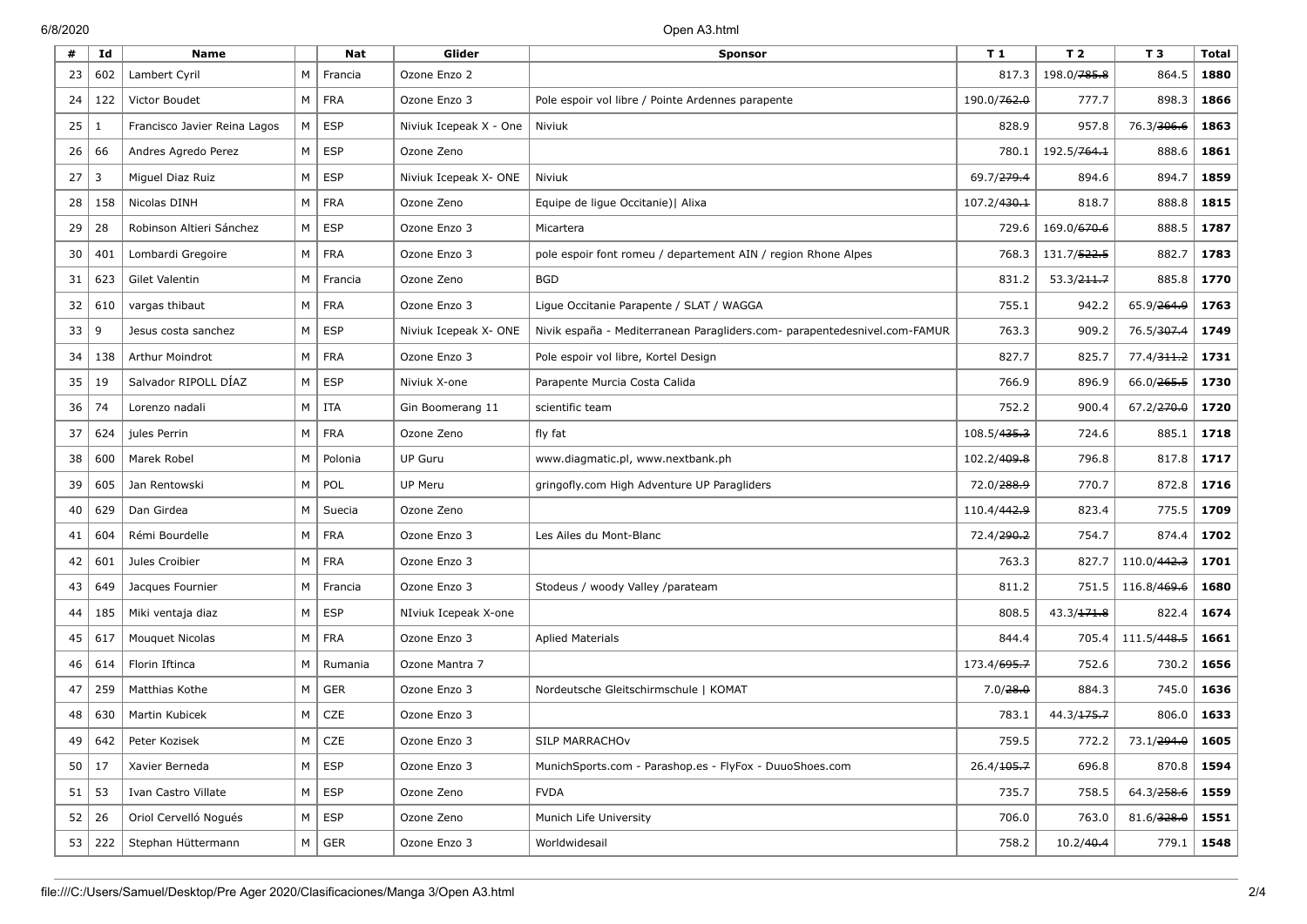| #  | Id                  | <b>Name</b>                        |    | Nat              | Glider            | <b>Sponsor</b>            | T <sub>1</sub>         | T <sub>2</sub> | T <sub>3</sub>         | <b>Total</b> |
|----|---------------------|------------------------------------|----|------------------|-------------------|---------------------------|------------------------|----------------|------------------------|--------------|
| 54 | 650                 | Boris Plamenov                     | M  | <b>ESP</b>       | <b>UP Guru</b>    | <b>DPARAPENTE</b>         | 743.5                  | 764.3          | 14.5/58.3              | 1522         |
| 55 | 24                  | Daniel Gonzalez Rizo               | M  | <b>ESP</b>       | Niviuk Peak 5     | www.alfapilot.com         | 712.2                  | 768.5          | 0.0                    | 1481         |
| 55 | 625                 | Pawel Bedynski                     | M  | Polonia          | Ozone Zeno        |                           | 706.0                  | 708.1          | 66.6/267.7             | 1481         |
| 57 | 48                  | Rodolfo Pérez Leunda               | M  | <b>ESP</b>       | Ozone Zeno        | Fed Vasca Deportes Aereos | 700.0                  | 745.3          | 0.0                    | 1445         |
| 58 | 400                 | Claude LE MELLEC                   | M  | Francia          | Ozone Zeno        |                           | 745.9                  | 579.2          | 65.0/ <del>261.4</del> | 1390         |
| 59 | 182                 | Eusebio soares                     | M  | POR              | Enzo 3            | 3ssolar                   | 43.7/ <del>175.3</del> | 866.4          | 445.8                  | 1356         |
| 60 | 611                 | António José Tabanez Fonseca       | M  | <b>POR</b>       | Ozone Enzo 3      |                           | 49.3/ <del>197.9</del> | 839.0          | 450.2                  | 1339         |
| 61 | 38                  | Juanma Garcia Guerrero             | M  | <b>ESP</b>       | Mac Para Magus    | Aire y vuelo              | 498.9                  | 745.7          | 80.1/322.1             | 1325         |
| 62 | 22                  | Gorka Tornos zabala                | M  | <b>ESP</b>       | Ozone Zeno        | <b>FVDA</b>               | 282.7                  | 56.2/223.0     | 982.0                  | 1321         |
| 63 | 635                 | Tim Roche                          | M  | Francia          | Niviuk Peak 5     |                           | 400.8                  | 778.9          | 64.8/ <del>260.5</del> | 1245         |
| 64 | 628                 | Victor Bergelin                    | M  | Suecia           | Ozone Zeno        |                           | 47.1/ <del>189.1</del> | 752.9          | 428.8                  | 1229         |
| 65 | 132                 | Carlos Lopes                       | M  | <b>POR</b>       | 777 Gambit        | www.mineiro.com.pt        | 88.5/354.8             | 776.5          | 355.5                  | 1221         |
| 66 | 329                 | Chris Bevins                       | M  | Reino Unido      | Ozone Enzo 3      |                           | 374.2                  | 761.7          | 67.9/ <del>272.9</del> | 1204         |
| 67 | 224                 | Adria Grau Alvarez                 | M  | <b>ESP</b>       | Niviuk Peak5      | Niviuk                    | 412.6                  | 767.9          | 10.5/42.4              | 1191         |
| 68 | 613                 | Frédéric Juvaux                    | M  | Francia          | Ozone Enzo 3      | https://opencamp.fr       | 47.8/ <del>191.9</del> | 765.3          | 362.1                  | 1175         |
| 69 | 44                  | Sergi Ballester Pi                 | M  | <b>ESP</b>       | Niviuk Peak 5     |                           | 338.6                  | 764.9          | 62.2/250.1             | 1166         |
| 70 | 410                 | Nando Silla Martínez               | M  | <b>ESP</b>       | UP Meru           | fdacv.com, appifly.org    | 47.0/188.6             | 732.6          | 258.7                  | 1038         |
| 71 | 86                  | Gorka Uribe Aldekoa                | M  | <b>ESP</b>       | Ozone Mantra 7    | EAKF O FEDERACIÓN VASCA   | 277.3                  | 694.0          | 8.9/35.8               | 980          |
| 72 | 37                  | Juan Maiza Otaño                   | M  | <b>ESP</b>       | Gin Leopard       | Federacion Vasca- FVDA    | 128.1                  | 707.0          | 30.2/121.5             | 865          |
| 73 | 51                  | Virgilio Ortiz Martín              | M  | <b>ESP</b>       | Ozone Zeno        | Vinos Fortis Montaraz     | 49.5/198.4             | 515.6          | 271.8                  | 837          |
| 74 | 603                 | Lambert Sandy                      | F. | <b>FRA</b>       | Gin Leopard       |                           | 481.5                  | 5.8/22.9       | 284.4                  | 772          |
| 75 | 88                  | Gabriel Cañada Estébanez           | М  | <b>ESP</b>       | Windtech Duster   | Windtech Paragliders      | 0.0                    | 491.6          | 261.1                  | 753          |
| 76 | 156                 | Albert Pol Font                    | M  | <b>ESP</b>       | Niviuk Ikuma      |                           | 277.3                  | 397.2          | 51.5/207.2             | 726          |
| 77 | 31                  | Paco Navarro González              | M  | <b>ESP</b>       | Mac Para Magus    | www.aireyvuelo.com        | 316.3                  | 70.5/279.8     | 289.7                  | 677          |
| 78 | 178                 | Eva Vinuesa Prieto                 | F. | <b>ESP</b>       | Ozone Rush 5      |                           | 39.6/ <del>158.7</del> | 385.3          | 244.5                  | 669          |
| 79 | 112                 | Miguel VILLARTA MARTINEZ           | M  | <b>ESP</b>       | Skywalk Cayenne 6 | FAMILIA VILLARTA          | 462.5                  | 166.0          | 39.6/159.1             | 668          |
|    |                     | 80 317   Miguel Angel Pifarré Boix |    | $M \vert$ ESP    | Ozone Zeno        | Àger Aventura't           | 389.8                  | 7.6/30.3       | 261.5                  | 659          |
|    | $81$   97           | Vallés Milla Pere                  |    | $M \vert$ ESP    | UP Meru           |                           | 357.1                  | 58.5/232.2     | 232.1                  | 648          |
|    | 82   647            | Horst Gresch                       |    | $M \vert$ GER    | Ozone Enzo 3      |                           | 277.6                  | 368.1          | 0.0                    | 646          |
| 83 | $\vert$ 180 $\vert$ | Prune Delaris                      | F. | Francia          | Ozone Zeno        | Pole espoir vol libre     | 350.8                  | 244.1          | 49.8/ <del>200.3</del> | 645          |
|    | $84$   214          | Dario Dandeu                       |    | $M \vert$ Italia | Ozone Enzo 3      | Fly-Air3                  | 298.8                  | 61.2/242.7     | 274.4                  | 634          |